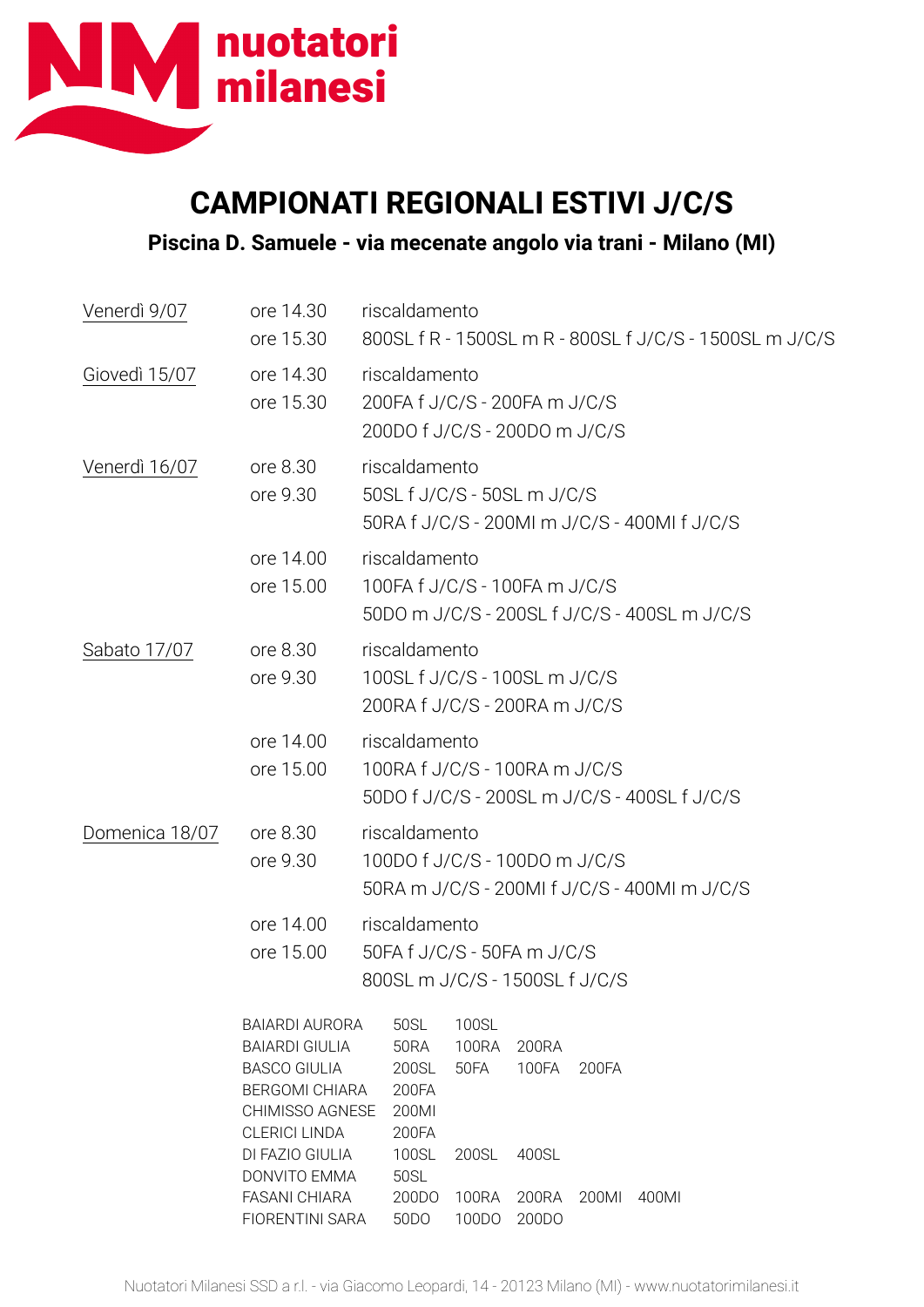

| FIORITO VALENTINA<br>FRANCHI ALICE<br><b>FRATES STELLA</b>                           | 50SL<br>50RA<br>50SL                       | 100SL<br>100RA                          | 50RA<br>200RA                                     | 50FA                            |                                  |       |
|--------------------------------------------------------------------------------------|--------------------------------------------|-----------------------------------------|---------------------------------------------------|---------------------------------|----------------------------------|-------|
| GOGLIA LETIZIA<br><b>GRASSI MARTINA</b><br><b>LUCCHINI SARA</b><br>MADONINI MARTINA  | 400MI<br>50SL<br>50SL<br>50SL              | 100SL<br>100SL<br>50DO                  | 200SL<br>50 <sub>D</sub> O<br>100DO               | 50FA<br>50FA                    | 100FA<br>100FA                   | 200Ml |
| MARGHIERI KATERINA<br>MERLINI CHIARA<br>MISSORA ELENA                                | 50SL<br>50FA<br>50SL                       | 100SL<br>100FA<br>100SL                 | 50FA<br>200FA<br>50DO                             | 100FA<br>200MI<br>50FA          |                                  |       |
| MOROSSI EUGENIA<br>MUSIKOV ALINA<br>PAVANI MARITNA                                   | 100DO<br>50SL<br>200SL                     | 200DO<br>100SL<br>400SL                 | 200SL<br>200DO                                    | 50FA                            | 100FA                            |       |
| PRESTINARI VIRGINIA<br>RAIMONDI SILVIA<br><b>REALI IRIS</b>                          | 50RA<br>50SL<br>200RA                      | <b>100RA</b><br>50DO<br>400MI           | 100DO                                             | 200DO                           |                                  |       |
| SEGAGNI GAIA<br>SOMIGLIANA LIDIA<br>STADNICHUK ELENA                                 | 50SL<br>50 <sub>D</sub> O<br>200RA         | 100SL<br>100DO                          | 200SL<br>200DO                                    |                                 |                                  |       |
| <b>TEELUCK ANISHTA</b><br>TETTAMANZI ALISIA<br>TREVISAN GIULIA                       | 200SL<br>200SL<br>50SL                     | 50 <sub>D</sub> O<br>400SL<br>100SL     | 100DO<br>800SL<br>200SL                           | 200DO<br>1500SL<br>400SL        |                                  |       |
| <b>VALISI SARA</b><br>VAVALLE GIORGIA<br>ZAVANELLA GRETA                             | 800SL<br>50RA<br>50 <sub>D</sub> O         | 100RA<br>100DO                          | 200RA                                             | 200MI                           |                                  |       |
| AMADEI LUCA<br>ARMONIA MATTIA<br><b>BENECCHI PIETRO</b>                              | <b>100RA</b><br>100DO<br><b>50RA</b>       | 200RA<br>200RA                          | 200MI                                             | 400MI                           |                                  |       |
| BERETTA EDOARDO<br><b>BONAITI LORENZO</b><br>CAMERINI MATTEO<br>CATTANEO SAMUELE     | 100SL<br>50RA<br>50SL<br>50SL              | 200SL<br>100RA<br>100SL<br>100SL        | 400SL<br>50FA<br><b>50RA</b><br>50 <sub>D</sub> O | 100FA<br>100FA<br>50FA<br>100DO | 200FA<br>200MI<br>100FA<br>200DO |       |
| CELASCO STEFANO<br>CIVATI NICCOLO'<br>CURZIANI GIANLUCA                              | 50 <sub>D</sub> O<br>50SL<br>200MI         | 100DO<br>50 <sub>D</sub> O<br>200RA     | 50FA                                              |                                 |                                  |       |
| FALZONI ANDREA<br>FIORDISPINI JACOPO<br><b>GARCIA MANUEL</b><br>GIAMMARRUSTI GABRIEL | 50SL<br>50 <sub>D</sub> O<br>50FA<br>100SL | 100SL<br>100DO<br>100FA<br>50FA         | 50 <sub>D</sub> O                                 | 100DO                           | 50FA                             |       |
| <b>GREGORI GIOVANNI</b><br>LUZZINI MATTEO<br>MANTEGAZZA FLAVIO                       | 50SL<br><b>50RA</b><br>200SL               | 100SL<br>100RA<br>400SL                 | 200SL<br>200RA<br>200MI                           | 50FA<br>200MI<br>400MI          | 200MI                            |       |
| <b>NITI IAN</b><br>NOBILE CARLO<br>NOLLI DAVIDE<br>PAROZZI ALESSANDRO                | 1500SL<br><b>50RA</b><br>400SL<br>50FA     | 200FA<br><b>100RA</b><br>100FA<br>100FA | 200MI<br>200RA<br>200FA                           | 400MI<br>200MI<br>200MI         | 400MI<br>400MI                   |       |
| PUOTI FILIPPO                                                                        | 50SL                                       | 50DO                                    | 50FA                                              |                                 |                                  |       |